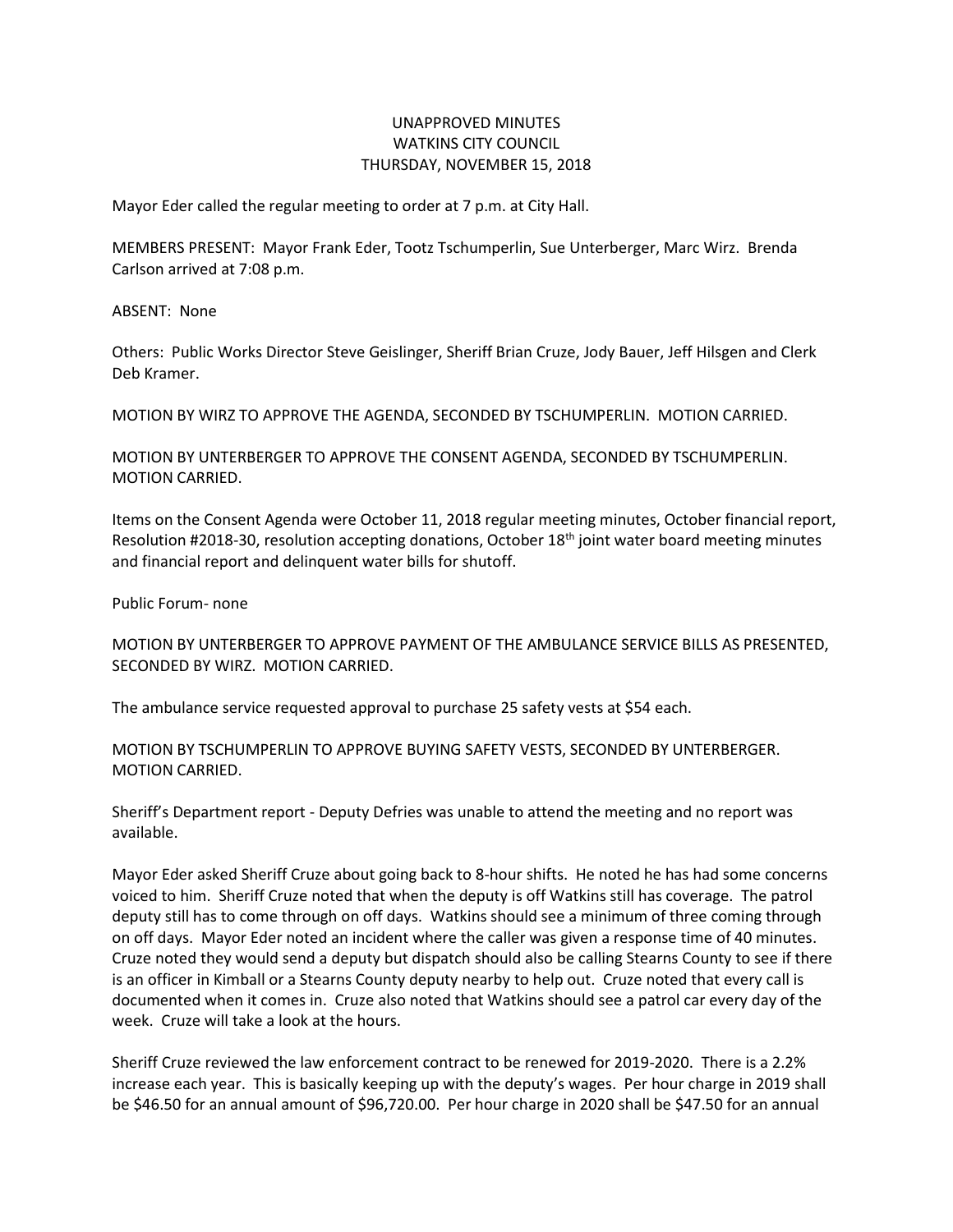amount of \$98,800.00. The city will continue to be invoiced quarterly. The rest of the contract hasn't changed. Steve Geislinger asked about citations for winter parking violations. He suggested that habitual violators should continue at the level of fine they were at the previous season. It shouldn't start over again every winter. Cruze noted they have access to prior citations. They don't reset the clock. The fine structure is set by ordinance.

MOTION BY CARLSON TO APPROVE THE 2019-2020 LAW ENFORCEMENT CONTRACT, SECONDED BY TSCHUMPERLIN. MOTION CARRIED.

Council reviewed the abstract of votes cast for the city from the November 6<sup>th</sup> election. There were 467 registered voters at 7 a.m. There were 360 votes cast. The results are as follows:

| <b>MAYOR</b> | Frank Eder                       | 180 |
|--------------|----------------------------------|-----|
|              | Brenda Carlson                   | 162 |
|              | Write-In                         | 10  |
|              | COUNCIL (4-year Term -2 Elected) |     |
|              | Kathleen (Tootz) Tschumperlin    | 263 |
|              | Jason Laumer                     | 230 |
|              | Write-In                         | 16  |

MOTION BY CARLSON TO ADOPT RESOLUTION #2018-31, RESOLUTION DECLARING 2018 GENERAL ELECTION RESULTS, SECONDED BY UNTERBERGER. MOTION CARRIED.

Council reviewed the Fee Schedule for any changes to be made for 2019. The two-student fee for private lessons will be eliminated. A permit required for keeping of chickens will be added however there will be no fee charged.

230 Central Avenue South property- Carlson reported she looked at the property last week and it looked much better. Most of the junk is gone. Eder agreed it looked much better. Council advised Kramer to check with the city attorney to see if this becomes an issue again if the city can just move forward with a notice or does it have to start the process over again giving 30-day notice. Council also advised to ask the attorney if the resident can be charged expenses, i.e. attorney fees, staff time, etc. if it becomes an issue again. Council felt he met the requirements at this time and no further action was taken.

Council discussed amending the city code regarding parking regulations. The current ordinance states that no recreational vehicle, camper, travel trailer, camper top, boat, boat trailer or motor home shall be stored or parked for more than 48 hours on any city street. It also states that no automobile shall be parked for more than 72 hours in the same location on any city street or parking lot. After discussion, council agreed to allow parking of recreational vehicles, etc. for 48 hours, adding a provision that during such 48-hour period, such vehicle shall not be occupied as living quarters. Council also agreed to remove "in the same location" from the automobile parking regulations. Council will act on the amendment at the December meeting.

MOTION BY UNTERBERGER TO APPROVE THE APPLICATION FOR PERMIT TO KEEP CHICKENS, SECONDED BY TSCHUMPERLIN. MOTION CARRIED.